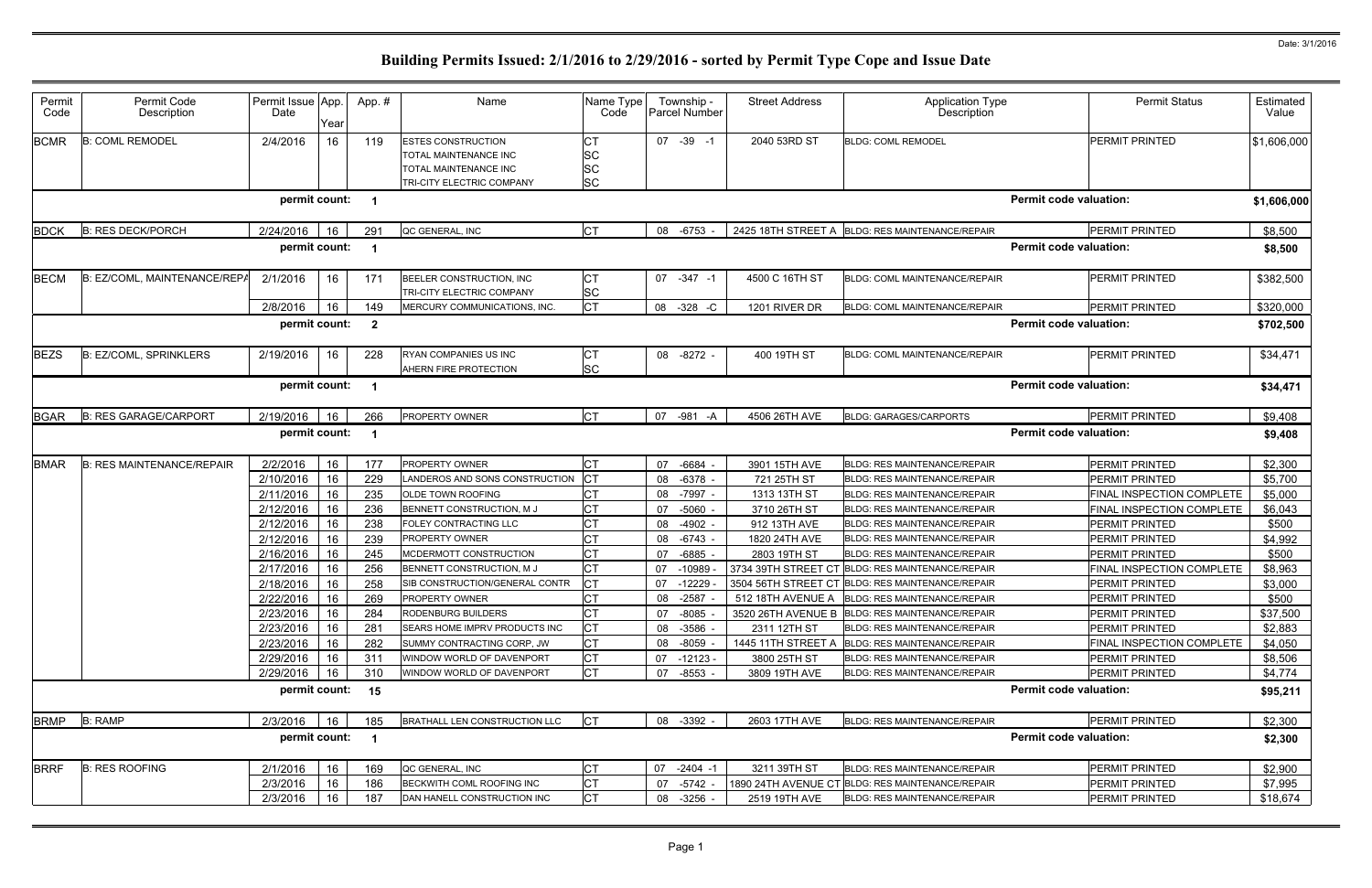| <b>BRRF</b><br>СT<br>PERMIT PRINTED<br>\$5,200<br><b>B: RES ROOFING</b><br>2/4/2016<br>16<br>194<br>07 -1089 -<br>1900 29TH ST<br>WIRTALA CONSTRUCTION INC, PAUL<br>BLDG: RES MAINTENANCE/REPAIR<br>СT<br>2/4/2016<br>16<br>192<br>WIRTALA CONSTRUCTION INC, PAUL<br>08 -1276 -A<br>1516 15TH AVE<br><b>BLDG: RES MAINTENANCE/REPAIR</b><br><b>PERMIT PRINTED</b><br>\$5,000<br><b>CT</b><br>2/4/2016<br>16<br>193<br>08 -3833 -<br>\$4,000<br>WIRTALA CONSTRUCTION INC, PAUL<br>2706 16TH ST<br><b>BLDG: RES MAINTENANCE/REPAIR</b><br><b>PERMIT PRINTED</b><br>СT<br>2/4/2016<br>16<br>08 -4590<br>\$1,000<br>191<br><b>BRUCE &amp; ASSOCIATES</b><br>427 42ND ST<br>PERMIT PRINTED<br>BLDG: RES MAINTENANCE/REPAIR<br>СT<br>16<br>195<br>2/4/2016<br>\$1,960<br><b>PROPERTY OWNER</b><br>-7762 -<br>507 25TH AVE<br><b>PERMIT PRINTED</b><br>08<br><b>BLDG: COML MAINTENANCE/REPAIR</b><br>СT<br>2/12/2016<br>16<br>237<br>08 -8333<br>\$7,000<br>CALDERON'S CONSTRUCTION OF RI<br>1922 3RD ST<br>PERMIT PRINTED<br><b>BLDG: RES MAINTENANCE/REPAIR</b><br><b>CT</b><br>2/17/2016<br>16<br>249<br>08 -494 -1<br>900 36TH ST<br><b>PERMIT PRINTED</b><br>\$1,566<br>PERFECT CHOICE EXTERIORS LLC<br><b>BLDG: RES MAINTENANCE/REPAIR</b><br><b>CT</b><br>2/19/2016<br>16<br>264<br>PERMIT PRINTED<br>\$6,865<br>07<br>-6486<br>3810 10TH AVENUE CT BLDG: RES MAINTENANCE/REPAIR<br>DAN HANELL CONSTRUCTION INC<br>СT<br>2/22/2016<br>16<br>267<br>\$1,500<br>-9624 -<br>3626 14TH AVE<br>PERMIT PRINTED<br><b>REUTHER CONSTRUCTION</b><br>07<br><b>BLDG: RES MAINTENANCE/REPAIR</b><br>16<br>273<br>СT<br>08 -7867 -<br>2/22/2016<br>1915 16TH ST<br><b>PERMIT PRINTED</b><br>\$5,500<br>QC GENERAL, INC<br><b>BLDG: RES MAINTENANCE/REPAIR</b><br>СT<br>2/23/2016<br>16<br>283<br><b>VERN'S HOME IMPROVEMENT</b><br>08 -3007 -<br>2447 5TH ST<br><b>BLDG: RES MAINTENANCE/REPAIR</b><br>PERMIT PRINTED<br>\$4,800<br>СT<br>2/23/2016<br>16<br>290<br>$-8541$<br>PERMIT PRINTED<br>\$3,000<br>P.I.T. HOME IMPROVEMENT<br>08<br>963 41ST ST<br><b>BLDG: RES MAINTENANCE/REPAIR</b><br>СT<br>16<br>QC ROOF DRS INC.<br>\$6,500<br>2/25/2016<br>295<br>07<br>$-2101$<br>2397 27TH ST<br><b>BLDG: RES MAINTENANCE/REPAIR</b><br>PERMIT PRINTED<br>СT<br>2/25/2016<br>16<br>297<br>08 -617 -<br>922 54TH ST<br><b>PERMIT PRINTED</b><br>\$3,000<br>FIVE STAR HOME IMRPOVEMENT LLC<br>BLDG: RES MAINTENANCE/REPAIR<br><b>CT</b><br>16<br>296<br>2/25/2016<br>SAMPSON CONSTRUCTION<br>08 -7527 -<br>2114 15TH ST<br><b>BLDG: RES MAINTENANCE/REPAIR</b><br><b>PERMIT PRINTED</b><br>\$8,000<br><b>Permit code valuation:</b><br>permit count:<br>\$94,460<br>18<br>16<br>СT<br><b>B: RES SIDING</b><br>2/2/2016<br>176<br><b>PROPERTY OWNER</b><br>07 -6684 -<br>3901 15TH AVE<br><b>PERMIT PRINTED</b><br>\$1,900<br><b>BRSD</b><br><b>BLDG: RES MAINTENANCE/REPAIR</b><br>СT<br>2/3/2016<br>16<br>187<br>$-3256$<br>PERMIT PRINTED<br>\$18,674<br>DAN HANELL CONSTRUCTION INC<br>08<br>2519 19TH AVE<br><b>BLDG: RES MAINTENANCE/REPAIR</b><br>СT<br>16<br>08<br>FINAL INSPECTION COMPLETE<br>\$3,500<br>2/10/2016<br>219<br>MAINTENANCE AND MECHANICALS LI<br>$-3096 - 14$<br>304 32ND AVE<br><b>BLDG: RES MAINTENANCE/REPAIR</b><br>СT<br>2/18/2016<br>16<br>259<br>-7867 -<br>MAINTENANCE AND MECHANICALS LI<br>08<br>1915 16TH ST<br><b>BLDG: RES MAINTENANCE/REPAIR</b><br><b>PERMIT PRINTED</b><br>\$5,000<br>IСТ<br>16<br>2/22/2016<br>268<br>$-9624$ -<br>PERMIT PRINTED<br>\$4,500<br>07<br>3626 14TH AVE<br>REUTHER CONSTRUCTION<br><b>BLDG: RES MAINTENANCE/REPAIR</b><br>2/24/2016<br>292<br>СT<br><b>BLDG: RES MAINTENANCE/REPAIR</b><br>16<br>BEST IMPROVEMENT COMPANY, INC<br>08<br>$-6461 - 70$<br>3136 14TH ST<br><b>PERMIT PRINTED</b><br>\$4,750<br><b>CT</b><br>2/29/2016<br>312<br>16<br>08<br>-5695 -<br>1884 22ND AVE<br><b>PERMIT PRINTED</b><br>\$20,001<br>ACRI, INC.<br>BLDG: RES MAINTENANCE/REPAIR<br><b>Permit code valuation:</b><br>permit count:<br>- 7<br>\$58,325<br><b>CT</b><br><b>FULSCHERS WATERPROOFING</b><br><b>BLDG: RES MAINTENANCE/REPAIR</b><br><b>B: RES BASEMENT WATERPROO</b><br>16<br>08 -7997 -<br>1313 13TH ST<br><b>PERMIT PRINTED</b><br>\$4,200<br><b>BSMT</b><br>2/1/2016<br>174<br><b>CT</b><br>16<br>227<br>2/10/2016<br>$-10228$<br>PERMIT PRINTED<br>\$6,469<br>07<br>4742 19TH AVE<br>MIDWEST RECONSTRUCTION CO<br><b>BLDG: RES MAINTENANCE/REPAIR</b><br>СT<br>16<br>244<br>$-12229$<br>PERMIT PRINTED<br>\$6,000<br>2/16/2016<br><b>FULSCHERS WATERPROOFING</b><br>3504 56TH STREET CT<br><b>BLDG: RES MAINTENANCE/REPAIR</b><br>07<br>272<br>07 -2254<br>2/22/2016<br>16<br>2449 27TH ST<br><b>PERMIT PRINTED</b><br>\$6,000<br>IOWA ILLINOIS BASEMENT WATERPR<br><b>BLDG: RES MAINTENANCE/REPAIR</b><br>MENTING MASONRY & WATERPROOFIN CT<br>2/22/2016 16<br>08 -4153 -<br>BLDG: RES MAINTENANCE/REPAIR<br><b>PERMIT PRINTED</b><br>\$5,200<br>271<br>537 20TH AVE<br><b>Permit code valuation:</b><br>permit count: 5<br>\$27,869<br><b>CT</b><br><b>B: COML SPRINKLER SYSTEM</b><br>2/19/2016<br>2397<br>08 -8272 -<br>400 19TH ST<br>PERMIT PRINTED<br><b>BSPK</b><br>15<br>RYAN COMPANIES US INC<br><b>BLDG: COML MAINTENANCE/REPAIR</b><br>\$8,417,500<br><b>Permit code valuation:</b><br>permit count: 1<br><b>CT</b><br><b>BTWR</b><br>07 -67 -B<br>B: COML CELLULAR STATION/TOV<br>2/4/2016<br>16<br>196<br>OVERLAND CONTRACTING INC.<br>BLDG: RES MAINTENANCE/REPAIR<br>\$10,000<br>1520 41ST ST<br>PERMIT PRINTED<br><b>Permit code valuation:</b><br>permit count: 1<br>\$10,000<br><b>CT</b><br><b>BWC</b><br><b>B: WRECK COMMERCIAL BLDG</b><br>2/8/2016<br>12 -339 -2<br>2621 AIRPORT RD<br>PERMIT PRINTED<br>16<br>203<br>MILLER TRUCKING & EXCAVATING<br>\$0<br>BLDG: COML MAINTENANCE/REPAIR<br>permit count: 1<br><b>Permit code valuation:</b><br>\$0<br><b>CT</b><br><b>ENG: CLASS 1 DRAINAGE</b><br>16<br>12 -339 -2<br>2621 AIRPORT RD<br>PERMIT PRINTED<br>\$0<br>2/8/2016<br>203<br>MILLER TRUCKING & EXCAVATING<br>BLDG: COML MAINTENANCE/REPAIR<br><b>CT</b><br>16<br>266<br>PROPERTY OWNER<br>PERMIT PRINTED<br>2/19/2016<br>07 -981 -A<br><b>BLDG: GARAGES/CARPORTS</b><br>4506 26TH AVE | Permit<br>Code   | Permit Code<br>Description | Permit Issue App.<br>Date | Year | App.# | Name | Name Type<br>Code | Township -<br><b>Parcel Number</b> | <b>Street Address</b> | <b>Application Type</b><br>Description | <b>Permit Status</b> | Estimated<br>Value |
|------------------------------------------------------------------------------------------------------------------------------------------------------------------------------------------------------------------------------------------------------------------------------------------------------------------------------------------------------------------------------------------------------------------------------------------------------------------------------------------------------------------------------------------------------------------------------------------------------------------------------------------------------------------------------------------------------------------------------------------------------------------------------------------------------------------------------------------------------------------------------------------------------------------------------------------------------------------------------------------------------------------------------------------------------------------------------------------------------------------------------------------------------------------------------------------------------------------------------------------------------------------------------------------------------------------------------------------------------------------------------------------------------------------------------------------------------------------------------------------------------------------------------------------------------------------------------------------------------------------------------------------------------------------------------------------------------------------------------------------------------------------------------------------------------------------------------------------------------------------------------------------------------------------------------------------------------------------------------------------------------------------------------------------------------------------------------------------------------------------------------------------------------------------------------------------------------------------------------------------------------------------------------------------------------------------------------------------------------------------------------------------------------------------------------------------------------------------------------------------------------------------------------------------------------------------------------------------------------------------------------------------------------------------------------------------------------------------------------------------------------------------------------------------------------------------------------------------------------------------------------------------------------------------------------------------------------------------------------------------------------------------------------------------------------------------------------------------------------------------------------------------------------------------------------------------------------------------------------------------------------------------------------------------------------------------------------------------------------------------------------------------------------------------------------------------------------------------------------------------------------------------------------------------------------------------------------------------------------------------------------------------------------------------------------------------------------------------------------------------------------------------------------------------------------------------------------------------------------------------------------------------------------------------------------------------------------------------------------------------------------------------------------------------------------------------------------------------------------------------------------------------------------------------------------------------------------------------------------------------------------------------------------------------------------------------------------------------------------------------------------------------------------------------------------------------------------------------------------------------------------------------------------------------------------------------------------------------------------------------------------------------------------------------------------------------------------------------------------------------------------------------------------------------------------------------------------------------------------------------------------------------------------------------------------------------------------------------------------------------------------------------------------------------------------------------------------------------------------------------------------------------------------------------------------------------------------------------------------------------------------------------------------------------------------------------------------------------------------------------------------------------------------------------------------------------------------------------------------------------------------------------------------------------------------------------------------------------------------------------------------------------------------------------------------------------------------------------------------------------------------------------------------------------------------------------------------------------------------------------------------------------------------------------------------------------------------------------------------------------------------------------------------------------------------------------------------------------------------------------------------------------------------------------------------------|------------------|----------------------------|---------------------------|------|-------|------|-------------------|------------------------------------|-----------------------|----------------------------------------|----------------------|--------------------|
|                                                                                                                                                                                                                                                                                                                                                                                                                                                                                                                                                                                                                                                                                                                                                                                                                                                                                                                                                                                                                                                                                                                                                                                                                                                                                                                                                                                                                                                                                                                                                                                                                                                                                                                                                                                                                                                                                                                                                                                                                                                                                                                                                                                                                                                                                                                                                                                                                                                                                                                                                                                                                                                                                                                                                                                                                                                                                                                                                                                                                                                                                                                                                                                                                                                                                                                                                                                                                                                                                                                                                                                                                                                                                                                                                                                                                                                                                                                                                                                                                                                                                                                                                                                                                                                                                                                                                                                                                                                                                                                                                                                                                                                                                                                                                                                                                                                                                                                                                                                                                                                                                                                                                                                                                                                                                                                                                                                                                                                                                                                                                                                                                                                                                                                                                                                                                                                                                                                                                                                                                                                                                                                                                                                    |                  |                            |                           |      |       |      |                   |                                    |                       |                                        |                      |                    |
|                                                                                                                                                                                                                                                                                                                                                                                                                                                                                                                                                                                                                                                                                                                                                                                                                                                                                                                                                                                                                                                                                                                                                                                                                                                                                                                                                                                                                                                                                                                                                                                                                                                                                                                                                                                                                                                                                                                                                                                                                                                                                                                                                                                                                                                                                                                                                                                                                                                                                                                                                                                                                                                                                                                                                                                                                                                                                                                                                                                                                                                                                                                                                                                                                                                                                                                                                                                                                                                                                                                                                                                                                                                                                                                                                                                                                                                                                                                                                                                                                                                                                                                                                                                                                                                                                                                                                                                                                                                                                                                                                                                                                                                                                                                                                                                                                                                                                                                                                                                                                                                                                                                                                                                                                                                                                                                                                                                                                                                                                                                                                                                                                                                                                                                                                                                                                                                                                                                                                                                                                                                                                                                                                                                    |                  |                            |                           |      |       |      |                   |                                    |                       |                                        |                      |                    |
|                                                                                                                                                                                                                                                                                                                                                                                                                                                                                                                                                                                                                                                                                                                                                                                                                                                                                                                                                                                                                                                                                                                                                                                                                                                                                                                                                                                                                                                                                                                                                                                                                                                                                                                                                                                                                                                                                                                                                                                                                                                                                                                                                                                                                                                                                                                                                                                                                                                                                                                                                                                                                                                                                                                                                                                                                                                                                                                                                                                                                                                                                                                                                                                                                                                                                                                                                                                                                                                                                                                                                                                                                                                                                                                                                                                                                                                                                                                                                                                                                                                                                                                                                                                                                                                                                                                                                                                                                                                                                                                                                                                                                                                                                                                                                                                                                                                                                                                                                                                                                                                                                                                                                                                                                                                                                                                                                                                                                                                                                                                                                                                                                                                                                                                                                                                                                                                                                                                                                                                                                                                                                                                                                                                    |                  |                            |                           |      |       |      |                   |                                    |                       |                                        |                      |                    |
|                                                                                                                                                                                                                                                                                                                                                                                                                                                                                                                                                                                                                                                                                                                                                                                                                                                                                                                                                                                                                                                                                                                                                                                                                                                                                                                                                                                                                                                                                                                                                                                                                                                                                                                                                                                                                                                                                                                                                                                                                                                                                                                                                                                                                                                                                                                                                                                                                                                                                                                                                                                                                                                                                                                                                                                                                                                                                                                                                                                                                                                                                                                                                                                                                                                                                                                                                                                                                                                                                                                                                                                                                                                                                                                                                                                                                                                                                                                                                                                                                                                                                                                                                                                                                                                                                                                                                                                                                                                                                                                                                                                                                                                                                                                                                                                                                                                                                                                                                                                                                                                                                                                                                                                                                                                                                                                                                                                                                                                                                                                                                                                                                                                                                                                                                                                                                                                                                                                                                                                                                                                                                                                                                                                    |                  |                            |                           |      |       |      |                   |                                    |                       |                                        |                      |                    |
|                                                                                                                                                                                                                                                                                                                                                                                                                                                                                                                                                                                                                                                                                                                                                                                                                                                                                                                                                                                                                                                                                                                                                                                                                                                                                                                                                                                                                                                                                                                                                                                                                                                                                                                                                                                                                                                                                                                                                                                                                                                                                                                                                                                                                                                                                                                                                                                                                                                                                                                                                                                                                                                                                                                                                                                                                                                                                                                                                                                                                                                                                                                                                                                                                                                                                                                                                                                                                                                                                                                                                                                                                                                                                                                                                                                                                                                                                                                                                                                                                                                                                                                                                                                                                                                                                                                                                                                                                                                                                                                                                                                                                                                                                                                                                                                                                                                                                                                                                                                                                                                                                                                                                                                                                                                                                                                                                                                                                                                                                                                                                                                                                                                                                                                                                                                                                                                                                                                                                                                                                                                                                                                                                                                    |                  |                            |                           |      |       |      |                   |                                    |                       |                                        |                      |                    |
|                                                                                                                                                                                                                                                                                                                                                                                                                                                                                                                                                                                                                                                                                                                                                                                                                                                                                                                                                                                                                                                                                                                                                                                                                                                                                                                                                                                                                                                                                                                                                                                                                                                                                                                                                                                                                                                                                                                                                                                                                                                                                                                                                                                                                                                                                                                                                                                                                                                                                                                                                                                                                                                                                                                                                                                                                                                                                                                                                                                                                                                                                                                                                                                                                                                                                                                                                                                                                                                                                                                                                                                                                                                                                                                                                                                                                                                                                                                                                                                                                                                                                                                                                                                                                                                                                                                                                                                                                                                                                                                                                                                                                                                                                                                                                                                                                                                                                                                                                                                                                                                                                                                                                                                                                                                                                                                                                                                                                                                                                                                                                                                                                                                                                                                                                                                                                                                                                                                                                                                                                                                                                                                                                                                    |                  |                            |                           |      |       |      |                   |                                    |                       |                                        |                      |                    |
|                                                                                                                                                                                                                                                                                                                                                                                                                                                                                                                                                                                                                                                                                                                                                                                                                                                                                                                                                                                                                                                                                                                                                                                                                                                                                                                                                                                                                                                                                                                                                                                                                                                                                                                                                                                                                                                                                                                                                                                                                                                                                                                                                                                                                                                                                                                                                                                                                                                                                                                                                                                                                                                                                                                                                                                                                                                                                                                                                                                                                                                                                                                                                                                                                                                                                                                                                                                                                                                                                                                                                                                                                                                                                                                                                                                                                                                                                                                                                                                                                                                                                                                                                                                                                                                                                                                                                                                                                                                                                                                                                                                                                                                                                                                                                                                                                                                                                                                                                                                                                                                                                                                                                                                                                                                                                                                                                                                                                                                                                                                                                                                                                                                                                                                                                                                                                                                                                                                                                                                                                                                                                                                                                                                    |                  |                            |                           |      |       |      |                   |                                    |                       |                                        |                      |                    |
|                                                                                                                                                                                                                                                                                                                                                                                                                                                                                                                                                                                                                                                                                                                                                                                                                                                                                                                                                                                                                                                                                                                                                                                                                                                                                                                                                                                                                                                                                                                                                                                                                                                                                                                                                                                                                                                                                                                                                                                                                                                                                                                                                                                                                                                                                                                                                                                                                                                                                                                                                                                                                                                                                                                                                                                                                                                                                                                                                                                                                                                                                                                                                                                                                                                                                                                                                                                                                                                                                                                                                                                                                                                                                                                                                                                                                                                                                                                                                                                                                                                                                                                                                                                                                                                                                                                                                                                                                                                                                                                                                                                                                                                                                                                                                                                                                                                                                                                                                                                                                                                                                                                                                                                                                                                                                                                                                                                                                                                                                                                                                                                                                                                                                                                                                                                                                                                                                                                                                                                                                                                                                                                                                                                    |                  |                            |                           |      |       |      |                   |                                    |                       |                                        |                      |                    |
|                                                                                                                                                                                                                                                                                                                                                                                                                                                                                                                                                                                                                                                                                                                                                                                                                                                                                                                                                                                                                                                                                                                                                                                                                                                                                                                                                                                                                                                                                                                                                                                                                                                                                                                                                                                                                                                                                                                                                                                                                                                                                                                                                                                                                                                                                                                                                                                                                                                                                                                                                                                                                                                                                                                                                                                                                                                                                                                                                                                                                                                                                                                                                                                                                                                                                                                                                                                                                                                                                                                                                                                                                                                                                                                                                                                                                                                                                                                                                                                                                                                                                                                                                                                                                                                                                                                                                                                                                                                                                                                                                                                                                                                                                                                                                                                                                                                                                                                                                                                                                                                                                                                                                                                                                                                                                                                                                                                                                                                                                                                                                                                                                                                                                                                                                                                                                                                                                                                                                                                                                                                                                                                                                                                    |                  |                            |                           |      |       |      |                   |                                    |                       |                                        |                      |                    |
|                                                                                                                                                                                                                                                                                                                                                                                                                                                                                                                                                                                                                                                                                                                                                                                                                                                                                                                                                                                                                                                                                                                                                                                                                                                                                                                                                                                                                                                                                                                                                                                                                                                                                                                                                                                                                                                                                                                                                                                                                                                                                                                                                                                                                                                                                                                                                                                                                                                                                                                                                                                                                                                                                                                                                                                                                                                                                                                                                                                                                                                                                                                                                                                                                                                                                                                                                                                                                                                                                                                                                                                                                                                                                                                                                                                                                                                                                                                                                                                                                                                                                                                                                                                                                                                                                                                                                                                                                                                                                                                                                                                                                                                                                                                                                                                                                                                                                                                                                                                                                                                                                                                                                                                                                                                                                                                                                                                                                                                                                                                                                                                                                                                                                                                                                                                                                                                                                                                                                                                                                                                                                                                                                                                    |                  |                            |                           |      |       |      |                   |                                    |                       |                                        |                      |                    |
|                                                                                                                                                                                                                                                                                                                                                                                                                                                                                                                                                                                                                                                                                                                                                                                                                                                                                                                                                                                                                                                                                                                                                                                                                                                                                                                                                                                                                                                                                                                                                                                                                                                                                                                                                                                                                                                                                                                                                                                                                                                                                                                                                                                                                                                                                                                                                                                                                                                                                                                                                                                                                                                                                                                                                                                                                                                                                                                                                                                                                                                                                                                                                                                                                                                                                                                                                                                                                                                                                                                                                                                                                                                                                                                                                                                                                                                                                                                                                                                                                                                                                                                                                                                                                                                                                                                                                                                                                                                                                                                                                                                                                                                                                                                                                                                                                                                                                                                                                                                                                                                                                                                                                                                                                                                                                                                                                                                                                                                                                                                                                                                                                                                                                                                                                                                                                                                                                                                                                                                                                                                                                                                                                                                    |                  |                            |                           |      |       |      |                   |                                    |                       |                                        |                      |                    |
|                                                                                                                                                                                                                                                                                                                                                                                                                                                                                                                                                                                                                                                                                                                                                                                                                                                                                                                                                                                                                                                                                                                                                                                                                                                                                                                                                                                                                                                                                                                                                                                                                                                                                                                                                                                                                                                                                                                                                                                                                                                                                                                                                                                                                                                                                                                                                                                                                                                                                                                                                                                                                                                                                                                                                                                                                                                                                                                                                                                                                                                                                                                                                                                                                                                                                                                                                                                                                                                                                                                                                                                                                                                                                                                                                                                                                                                                                                                                                                                                                                                                                                                                                                                                                                                                                                                                                                                                                                                                                                                                                                                                                                                                                                                                                                                                                                                                                                                                                                                                                                                                                                                                                                                                                                                                                                                                                                                                                                                                                                                                                                                                                                                                                                                                                                                                                                                                                                                                                                                                                                                                                                                                                                                    |                  |                            |                           |      |       |      |                   |                                    |                       |                                        |                      |                    |
|                                                                                                                                                                                                                                                                                                                                                                                                                                                                                                                                                                                                                                                                                                                                                                                                                                                                                                                                                                                                                                                                                                                                                                                                                                                                                                                                                                                                                                                                                                                                                                                                                                                                                                                                                                                                                                                                                                                                                                                                                                                                                                                                                                                                                                                                                                                                                                                                                                                                                                                                                                                                                                                                                                                                                                                                                                                                                                                                                                                                                                                                                                                                                                                                                                                                                                                                                                                                                                                                                                                                                                                                                                                                                                                                                                                                                                                                                                                                                                                                                                                                                                                                                                                                                                                                                                                                                                                                                                                                                                                                                                                                                                                                                                                                                                                                                                                                                                                                                                                                                                                                                                                                                                                                                                                                                                                                                                                                                                                                                                                                                                                                                                                                                                                                                                                                                                                                                                                                                                                                                                                                                                                                                                                    |                  |                            |                           |      |       |      |                   |                                    |                       |                                        |                      |                    |
|                                                                                                                                                                                                                                                                                                                                                                                                                                                                                                                                                                                                                                                                                                                                                                                                                                                                                                                                                                                                                                                                                                                                                                                                                                                                                                                                                                                                                                                                                                                                                                                                                                                                                                                                                                                                                                                                                                                                                                                                                                                                                                                                                                                                                                                                                                                                                                                                                                                                                                                                                                                                                                                                                                                                                                                                                                                                                                                                                                                                                                                                                                                                                                                                                                                                                                                                                                                                                                                                                                                                                                                                                                                                                                                                                                                                                                                                                                                                                                                                                                                                                                                                                                                                                                                                                                                                                                                                                                                                                                                                                                                                                                                                                                                                                                                                                                                                                                                                                                                                                                                                                                                                                                                                                                                                                                                                                                                                                                                                                                                                                                                                                                                                                                                                                                                                                                                                                                                                                                                                                                                                                                                                                                                    |                  |                            |                           |      |       |      |                   |                                    |                       |                                        |                      |                    |
|                                                                                                                                                                                                                                                                                                                                                                                                                                                                                                                                                                                                                                                                                                                                                                                                                                                                                                                                                                                                                                                                                                                                                                                                                                                                                                                                                                                                                                                                                                                                                                                                                                                                                                                                                                                                                                                                                                                                                                                                                                                                                                                                                                                                                                                                                                                                                                                                                                                                                                                                                                                                                                                                                                                                                                                                                                                                                                                                                                                                                                                                                                                                                                                                                                                                                                                                                                                                                                                                                                                                                                                                                                                                                                                                                                                                                                                                                                                                                                                                                                                                                                                                                                                                                                                                                                                                                                                                                                                                                                                                                                                                                                                                                                                                                                                                                                                                                                                                                                                                                                                                                                                                                                                                                                                                                                                                                                                                                                                                                                                                                                                                                                                                                                                                                                                                                                                                                                                                                                                                                                                                                                                                                                                    |                  |                            |                           |      |       |      |                   |                                    |                       |                                        |                      |                    |
|                                                                                                                                                                                                                                                                                                                                                                                                                                                                                                                                                                                                                                                                                                                                                                                                                                                                                                                                                                                                                                                                                                                                                                                                                                                                                                                                                                                                                                                                                                                                                                                                                                                                                                                                                                                                                                                                                                                                                                                                                                                                                                                                                                                                                                                                                                                                                                                                                                                                                                                                                                                                                                                                                                                                                                                                                                                                                                                                                                                                                                                                                                                                                                                                                                                                                                                                                                                                                                                                                                                                                                                                                                                                                                                                                                                                                                                                                                                                                                                                                                                                                                                                                                                                                                                                                                                                                                                                                                                                                                                                                                                                                                                                                                                                                                                                                                                                                                                                                                                                                                                                                                                                                                                                                                                                                                                                                                                                                                                                                                                                                                                                                                                                                                                                                                                                                                                                                                                                                                                                                                                                                                                                                                                    |                  |                            |                           |      |       |      |                   |                                    |                       |                                        |                      |                    |
|                                                                                                                                                                                                                                                                                                                                                                                                                                                                                                                                                                                                                                                                                                                                                                                                                                                                                                                                                                                                                                                                                                                                                                                                                                                                                                                                                                                                                                                                                                                                                                                                                                                                                                                                                                                                                                                                                                                                                                                                                                                                                                                                                                                                                                                                                                                                                                                                                                                                                                                                                                                                                                                                                                                                                                                                                                                                                                                                                                                                                                                                                                                                                                                                                                                                                                                                                                                                                                                                                                                                                                                                                                                                                                                                                                                                                                                                                                                                                                                                                                                                                                                                                                                                                                                                                                                                                                                                                                                                                                                                                                                                                                                                                                                                                                                                                                                                                                                                                                                                                                                                                                                                                                                                                                                                                                                                                                                                                                                                                                                                                                                                                                                                                                                                                                                                                                                                                                                                                                                                                                                                                                                                                                                    |                  |                            |                           |      |       |      |                   |                                    |                       |                                        |                      |                    |
|                                                                                                                                                                                                                                                                                                                                                                                                                                                                                                                                                                                                                                                                                                                                                                                                                                                                                                                                                                                                                                                                                                                                                                                                                                                                                                                                                                                                                                                                                                                                                                                                                                                                                                                                                                                                                                                                                                                                                                                                                                                                                                                                                                                                                                                                                                                                                                                                                                                                                                                                                                                                                                                                                                                                                                                                                                                                                                                                                                                                                                                                                                                                                                                                                                                                                                                                                                                                                                                                                                                                                                                                                                                                                                                                                                                                                                                                                                                                                                                                                                                                                                                                                                                                                                                                                                                                                                                                                                                                                                                                                                                                                                                                                                                                                                                                                                                                                                                                                                                                                                                                                                                                                                                                                                                                                                                                                                                                                                                                                                                                                                                                                                                                                                                                                                                                                                                                                                                                                                                                                                                                                                                                                                                    |                  |                            |                           |      |       |      |                   |                                    |                       |                                        |                      |                    |
|                                                                                                                                                                                                                                                                                                                                                                                                                                                                                                                                                                                                                                                                                                                                                                                                                                                                                                                                                                                                                                                                                                                                                                                                                                                                                                                                                                                                                                                                                                                                                                                                                                                                                                                                                                                                                                                                                                                                                                                                                                                                                                                                                                                                                                                                                                                                                                                                                                                                                                                                                                                                                                                                                                                                                                                                                                                                                                                                                                                                                                                                                                                                                                                                                                                                                                                                                                                                                                                                                                                                                                                                                                                                                                                                                                                                                                                                                                                                                                                                                                                                                                                                                                                                                                                                                                                                                                                                                                                                                                                                                                                                                                                                                                                                                                                                                                                                                                                                                                                                                                                                                                                                                                                                                                                                                                                                                                                                                                                                                                                                                                                                                                                                                                                                                                                                                                                                                                                                                                                                                                                                                                                                                                                    |                  |                            |                           |      |       |      |                   |                                    |                       |                                        |                      |                    |
|                                                                                                                                                                                                                                                                                                                                                                                                                                                                                                                                                                                                                                                                                                                                                                                                                                                                                                                                                                                                                                                                                                                                                                                                                                                                                                                                                                                                                                                                                                                                                                                                                                                                                                                                                                                                                                                                                                                                                                                                                                                                                                                                                                                                                                                                                                                                                                                                                                                                                                                                                                                                                                                                                                                                                                                                                                                                                                                                                                                                                                                                                                                                                                                                                                                                                                                                                                                                                                                                                                                                                                                                                                                                                                                                                                                                                                                                                                                                                                                                                                                                                                                                                                                                                                                                                                                                                                                                                                                                                                                                                                                                                                                                                                                                                                                                                                                                                                                                                                                                                                                                                                                                                                                                                                                                                                                                                                                                                                                                                                                                                                                                                                                                                                                                                                                                                                                                                                                                                                                                                                                                                                                                                                                    |                  |                            |                           |      |       |      |                   |                                    |                       |                                        |                      |                    |
|                                                                                                                                                                                                                                                                                                                                                                                                                                                                                                                                                                                                                                                                                                                                                                                                                                                                                                                                                                                                                                                                                                                                                                                                                                                                                                                                                                                                                                                                                                                                                                                                                                                                                                                                                                                                                                                                                                                                                                                                                                                                                                                                                                                                                                                                                                                                                                                                                                                                                                                                                                                                                                                                                                                                                                                                                                                                                                                                                                                                                                                                                                                                                                                                                                                                                                                                                                                                                                                                                                                                                                                                                                                                                                                                                                                                                                                                                                                                                                                                                                                                                                                                                                                                                                                                                                                                                                                                                                                                                                                                                                                                                                                                                                                                                                                                                                                                                                                                                                                                                                                                                                                                                                                                                                                                                                                                                                                                                                                                                                                                                                                                                                                                                                                                                                                                                                                                                                                                                                                                                                                                                                                                                                                    |                  |                            |                           |      |       |      |                   |                                    |                       |                                        |                      |                    |
|                                                                                                                                                                                                                                                                                                                                                                                                                                                                                                                                                                                                                                                                                                                                                                                                                                                                                                                                                                                                                                                                                                                                                                                                                                                                                                                                                                                                                                                                                                                                                                                                                                                                                                                                                                                                                                                                                                                                                                                                                                                                                                                                                                                                                                                                                                                                                                                                                                                                                                                                                                                                                                                                                                                                                                                                                                                                                                                                                                                                                                                                                                                                                                                                                                                                                                                                                                                                                                                                                                                                                                                                                                                                                                                                                                                                                                                                                                                                                                                                                                                                                                                                                                                                                                                                                                                                                                                                                                                                                                                                                                                                                                                                                                                                                                                                                                                                                                                                                                                                                                                                                                                                                                                                                                                                                                                                                                                                                                                                                                                                                                                                                                                                                                                                                                                                                                                                                                                                                                                                                                                                                                                                                                                    |                  |                            |                           |      |       |      |                   |                                    |                       |                                        |                      |                    |
|                                                                                                                                                                                                                                                                                                                                                                                                                                                                                                                                                                                                                                                                                                                                                                                                                                                                                                                                                                                                                                                                                                                                                                                                                                                                                                                                                                                                                                                                                                                                                                                                                                                                                                                                                                                                                                                                                                                                                                                                                                                                                                                                                                                                                                                                                                                                                                                                                                                                                                                                                                                                                                                                                                                                                                                                                                                                                                                                                                                                                                                                                                                                                                                                                                                                                                                                                                                                                                                                                                                                                                                                                                                                                                                                                                                                                                                                                                                                                                                                                                                                                                                                                                                                                                                                                                                                                                                                                                                                                                                                                                                                                                                                                                                                                                                                                                                                                                                                                                                                                                                                                                                                                                                                                                                                                                                                                                                                                                                                                                                                                                                                                                                                                                                                                                                                                                                                                                                                                                                                                                                                                                                                                                                    |                  |                            |                           |      |       |      |                   |                                    |                       |                                        |                      |                    |
|                                                                                                                                                                                                                                                                                                                                                                                                                                                                                                                                                                                                                                                                                                                                                                                                                                                                                                                                                                                                                                                                                                                                                                                                                                                                                                                                                                                                                                                                                                                                                                                                                                                                                                                                                                                                                                                                                                                                                                                                                                                                                                                                                                                                                                                                                                                                                                                                                                                                                                                                                                                                                                                                                                                                                                                                                                                                                                                                                                                                                                                                                                                                                                                                                                                                                                                                                                                                                                                                                                                                                                                                                                                                                                                                                                                                                                                                                                                                                                                                                                                                                                                                                                                                                                                                                                                                                                                                                                                                                                                                                                                                                                                                                                                                                                                                                                                                                                                                                                                                                                                                                                                                                                                                                                                                                                                                                                                                                                                                                                                                                                                                                                                                                                                                                                                                                                                                                                                                                                                                                                                                                                                                                                                    |                  |                            |                           |      |       |      |                   |                                    |                       |                                        |                      |                    |
|                                                                                                                                                                                                                                                                                                                                                                                                                                                                                                                                                                                                                                                                                                                                                                                                                                                                                                                                                                                                                                                                                                                                                                                                                                                                                                                                                                                                                                                                                                                                                                                                                                                                                                                                                                                                                                                                                                                                                                                                                                                                                                                                                                                                                                                                                                                                                                                                                                                                                                                                                                                                                                                                                                                                                                                                                                                                                                                                                                                                                                                                                                                                                                                                                                                                                                                                                                                                                                                                                                                                                                                                                                                                                                                                                                                                                                                                                                                                                                                                                                                                                                                                                                                                                                                                                                                                                                                                                                                                                                                                                                                                                                                                                                                                                                                                                                                                                                                                                                                                                                                                                                                                                                                                                                                                                                                                                                                                                                                                                                                                                                                                                                                                                                                                                                                                                                                                                                                                                                                                                                                                                                                                                                                    |                  |                            |                           |      |       |      |                   |                                    |                       |                                        |                      |                    |
|                                                                                                                                                                                                                                                                                                                                                                                                                                                                                                                                                                                                                                                                                                                                                                                                                                                                                                                                                                                                                                                                                                                                                                                                                                                                                                                                                                                                                                                                                                                                                                                                                                                                                                                                                                                                                                                                                                                                                                                                                                                                                                                                                                                                                                                                                                                                                                                                                                                                                                                                                                                                                                                                                                                                                                                                                                                                                                                                                                                                                                                                                                                                                                                                                                                                                                                                                                                                                                                                                                                                                                                                                                                                                                                                                                                                                                                                                                                                                                                                                                                                                                                                                                                                                                                                                                                                                                                                                                                                                                                                                                                                                                                                                                                                                                                                                                                                                                                                                                                                                                                                                                                                                                                                                                                                                                                                                                                                                                                                                                                                                                                                                                                                                                                                                                                                                                                                                                                                                                                                                                                                                                                                                                                    |                  |                            |                           |      |       |      |                   |                                    |                       |                                        |                      |                    |
|                                                                                                                                                                                                                                                                                                                                                                                                                                                                                                                                                                                                                                                                                                                                                                                                                                                                                                                                                                                                                                                                                                                                                                                                                                                                                                                                                                                                                                                                                                                                                                                                                                                                                                                                                                                                                                                                                                                                                                                                                                                                                                                                                                                                                                                                                                                                                                                                                                                                                                                                                                                                                                                                                                                                                                                                                                                                                                                                                                                                                                                                                                                                                                                                                                                                                                                                                                                                                                                                                                                                                                                                                                                                                                                                                                                                                                                                                                                                                                                                                                                                                                                                                                                                                                                                                                                                                                                                                                                                                                                                                                                                                                                                                                                                                                                                                                                                                                                                                                                                                                                                                                                                                                                                                                                                                                                                                                                                                                                                                                                                                                                                                                                                                                                                                                                                                                                                                                                                                                                                                                                                                                                                                                                    |                  |                            |                           |      |       |      |                   |                                    |                       |                                        |                      |                    |
|                                                                                                                                                                                                                                                                                                                                                                                                                                                                                                                                                                                                                                                                                                                                                                                                                                                                                                                                                                                                                                                                                                                                                                                                                                                                                                                                                                                                                                                                                                                                                                                                                                                                                                                                                                                                                                                                                                                                                                                                                                                                                                                                                                                                                                                                                                                                                                                                                                                                                                                                                                                                                                                                                                                                                                                                                                                                                                                                                                                                                                                                                                                                                                                                                                                                                                                                                                                                                                                                                                                                                                                                                                                                                                                                                                                                                                                                                                                                                                                                                                                                                                                                                                                                                                                                                                                                                                                                                                                                                                                                                                                                                                                                                                                                                                                                                                                                                                                                                                                                                                                                                                                                                                                                                                                                                                                                                                                                                                                                                                                                                                                                                                                                                                                                                                                                                                                                                                                                                                                                                                                                                                                                                                                    |                  |                            |                           |      |       |      |                   |                                    |                       |                                        |                      |                    |
|                                                                                                                                                                                                                                                                                                                                                                                                                                                                                                                                                                                                                                                                                                                                                                                                                                                                                                                                                                                                                                                                                                                                                                                                                                                                                                                                                                                                                                                                                                                                                                                                                                                                                                                                                                                                                                                                                                                                                                                                                                                                                                                                                                                                                                                                                                                                                                                                                                                                                                                                                                                                                                                                                                                                                                                                                                                                                                                                                                                                                                                                                                                                                                                                                                                                                                                                                                                                                                                                                                                                                                                                                                                                                                                                                                                                                                                                                                                                                                                                                                                                                                                                                                                                                                                                                                                                                                                                                                                                                                                                                                                                                                                                                                                                                                                                                                                                                                                                                                                                                                                                                                                                                                                                                                                                                                                                                                                                                                                                                                                                                                                                                                                                                                                                                                                                                                                                                                                                                                                                                                                                                                                                                                                    |                  |                            |                           |      |       |      |                   |                                    |                       |                                        |                      |                    |
|                                                                                                                                                                                                                                                                                                                                                                                                                                                                                                                                                                                                                                                                                                                                                                                                                                                                                                                                                                                                                                                                                                                                                                                                                                                                                                                                                                                                                                                                                                                                                                                                                                                                                                                                                                                                                                                                                                                                                                                                                                                                                                                                                                                                                                                                                                                                                                                                                                                                                                                                                                                                                                                                                                                                                                                                                                                                                                                                                                                                                                                                                                                                                                                                                                                                                                                                                                                                                                                                                                                                                                                                                                                                                                                                                                                                                                                                                                                                                                                                                                                                                                                                                                                                                                                                                                                                                                                                                                                                                                                                                                                                                                                                                                                                                                                                                                                                                                                                                                                                                                                                                                                                                                                                                                                                                                                                                                                                                                                                                                                                                                                                                                                                                                                                                                                                                                                                                                                                                                                                                                                                                                                                                                                    |                  |                            |                           |      |       |      |                   |                                    |                       |                                        |                      |                    |
|                                                                                                                                                                                                                                                                                                                                                                                                                                                                                                                                                                                                                                                                                                                                                                                                                                                                                                                                                                                                                                                                                                                                                                                                                                                                                                                                                                                                                                                                                                                                                                                                                                                                                                                                                                                                                                                                                                                                                                                                                                                                                                                                                                                                                                                                                                                                                                                                                                                                                                                                                                                                                                                                                                                                                                                                                                                                                                                                                                                                                                                                                                                                                                                                                                                                                                                                                                                                                                                                                                                                                                                                                                                                                                                                                                                                                                                                                                                                                                                                                                                                                                                                                                                                                                                                                                                                                                                                                                                                                                                                                                                                                                                                                                                                                                                                                                                                                                                                                                                                                                                                                                                                                                                                                                                                                                                                                                                                                                                                                                                                                                                                                                                                                                                                                                                                                                                                                                                                                                                                                                                                                                                                                                                    |                  |                            |                           |      |       |      |                   |                                    |                       |                                        |                      |                    |
|                                                                                                                                                                                                                                                                                                                                                                                                                                                                                                                                                                                                                                                                                                                                                                                                                                                                                                                                                                                                                                                                                                                                                                                                                                                                                                                                                                                                                                                                                                                                                                                                                                                                                                                                                                                                                                                                                                                                                                                                                                                                                                                                                                                                                                                                                                                                                                                                                                                                                                                                                                                                                                                                                                                                                                                                                                                                                                                                                                                                                                                                                                                                                                                                                                                                                                                                                                                                                                                                                                                                                                                                                                                                                                                                                                                                                                                                                                                                                                                                                                                                                                                                                                                                                                                                                                                                                                                                                                                                                                                                                                                                                                                                                                                                                                                                                                                                                                                                                                                                                                                                                                                                                                                                                                                                                                                                                                                                                                                                                                                                                                                                                                                                                                                                                                                                                                                                                                                                                                                                                                                                                                                                                                                    |                  |                            |                           |      |       |      |                   |                                    |                       |                                        |                      | \$8,417,500        |
|                                                                                                                                                                                                                                                                                                                                                                                                                                                                                                                                                                                                                                                                                                                                                                                                                                                                                                                                                                                                                                                                                                                                                                                                                                                                                                                                                                                                                                                                                                                                                                                                                                                                                                                                                                                                                                                                                                                                                                                                                                                                                                                                                                                                                                                                                                                                                                                                                                                                                                                                                                                                                                                                                                                                                                                                                                                                                                                                                                                                                                                                                                                                                                                                                                                                                                                                                                                                                                                                                                                                                                                                                                                                                                                                                                                                                                                                                                                                                                                                                                                                                                                                                                                                                                                                                                                                                                                                                                                                                                                                                                                                                                                                                                                                                                                                                                                                                                                                                                                                                                                                                                                                                                                                                                                                                                                                                                                                                                                                                                                                                                                                                                                                                                                                                                                                                                                                                                                                                                                                                                                                                                                                                                                    |                  |                            |                           |      |       |      |                   |                                    |                       |                                        |                      |                    |
|                                                                                                                                                                                                                                                                                                                                                                                                                                                                                                                                                                                                                                                                                                                                                                                                                                                                                                                                                                                                                                                                                                                                                                                                                                                                                                                                                                                                                                                                                                                                                                                                                                                                                                                                                                                                                                                                                                                                                                                                                                                                                                                                                                                                                                                                                                                                                                                                                                                                                                                                                                                                                                                                                                                                                                                                                                                                                                                                                                                                                                                                                                                                                                                                                                                                                                                                                                                                                                                                                                                                                                                                                                                                                                                                                                                                                                                                                                                                                                                                                                                                                                                                                                                                                                                                                                                                                                                                                                                                                                                                                                                                                                                                                                                                                                                                                                                                                                                                                                                                                                                                                                                                                                                                                                                                                                                                                                                                                                                                                                                                                                                                                                                                                                                                                                                                                                                                                                                                                                                                                                                                                                                                                                                    |                  |                            |                           |      |       |      |                   |                                    |                       |                                        |                      |                    |
|                                                                                                                                                                                                                                                                                                                                                                                                                                                                                                                                                                                                                                                                                                                                                                                                                                                                                                                                                                                                                                                                                                                                                                                                                                                                                                                                                                                                                                                                                                                                                                                                                                                                                                                                                                                                                                                                                                                                                                                                                                                                                                                                                                                                                                                                                                                                                                                                                                                                                                                                                                                                                                                                                                                                                                                                                                                                                                                                                                                                                                                                                                                                                                                                                                                                                                                                                                                                                                                                                                                                                                                                                                                                                                                                                                                                                                                                                                                                                                                                                                                                                                                                                                                                                                                                                                                                                                                                                                                                                                                                                                                                                                                                                                                                                                                                                                                                                                                                                                                                                                                                                                                                                                                                                                                                                                                                                                                                                                                                                                                                                                                                                                                                                                                                                                                                                                                                                                                                                                                                                                                                                                                                                                                    |                  |                            |                           |      |       |      |                   |                                    |                       |                                        |                      |                    |
|                                                                                                                                                                                                                                                                                                                                                                                                                                                                                                                                                                                                                                                                                                                                                                                                                                                                                                                                                                                                                                                                                                                                                                                                                                                                                                                                                                                                                                                                                                                                                                                                                                                                                                                                                                                                                                                                                                                                                                                                                                                                                                                                                                                                                                                                                                                                                                                                                                                                                                                                                                                                                                                                                                                                                                                                                                                                                                                                                                                                                                                                                                                                                                                                                                                                                                                                                                                                                                                                                                                                                                                                                                                                                                                                                                                                                                                                                                                                                                                                                                                                                                                                                                                                                                                                                                                                                                                                                                                                                                                                                                                                                                                                                                                                                                                                                                                                                                                                                                                                                                                                                                                                                                                                                                                                                                                                                                                                                                                                                                                                                                                                                                                                                                                                                                                                                                                                                                                                                                                                                                                                                                                                                                                    |                  |                            |                           |      |       |      |                   |                                    |                       |                                        |                      |                    |
|                                                                                                                                                                                                                                                                                                                                                                                                                                                                                                                                                                                                                                                                                                                                                                                                                                                                                                                                                                                                                                                                                                                                                                                                                                                                                                                                                                                                                                                                                                                                                                                                                                                                                                                                                                                                                                                                                                                                                                                                                                                                                                                                                                                                                                                                                                                                                                                                                                                                                                                                                                                                                                                                                                                                                                                                                                                                                                                                                                                                                                                                                                                                                                                                                                                                                                                                                                                                                                                                                                                                                                                                                                                                                                                                                                                                                                                                                                                                                                                                                                                                                                                                                                                                                                                                                                                                                                                                                                                                                                                                                                                                                                                                                                                                                                                                                                                                                                                                                                                                                                                                                                                                                                                                                                                                                                                                                                                                                                                                                                                                                                                                                                                                                                                                                                                                                                                                                                                                                                                                                                                                                                                                                                                    | DRN <sub>1</sub> |                            |                           |      |       |      |                   |                                    |                       |                                        |                      |                    |
|                                                                                                                                                                                                                                                                                                                                                                                                                                                                                                                                                                                                                                                                                                                                                                                                                                                                                                                                                                                                                                                                                                                                                                                                                                                                                                                                                                                                                                                                                                                                                                                                                                                                                                                                                                                                                                                                                                                                                                                                                                                                                                                                                                                                                                                                                                                                                                                                                                                                                                                                                                                                                                                                                                                                                                                                                                                                                                                                                                                                                                                                                                                                                                                                                                                                                                                                                                                                                                                                                                                                                                                                                                                                                                                                                                                                                                                                                                                                                                                                                                                                                                                                                                                                                                                                                                                                                                                                                                                                                                                                                                                                                                                                                                                                                                                                                                                                                                                                                                                                                                                                                                                                                                                                                                                                                                                                                                                                                                                                                                                                                                                                                                                                                                                                                                                                                                                                                                                                                                                                                                                                                                                                                                                    |                  |                            |                           |      |       |      |                   |                                    |                       |                                        |                      | \$9,408            |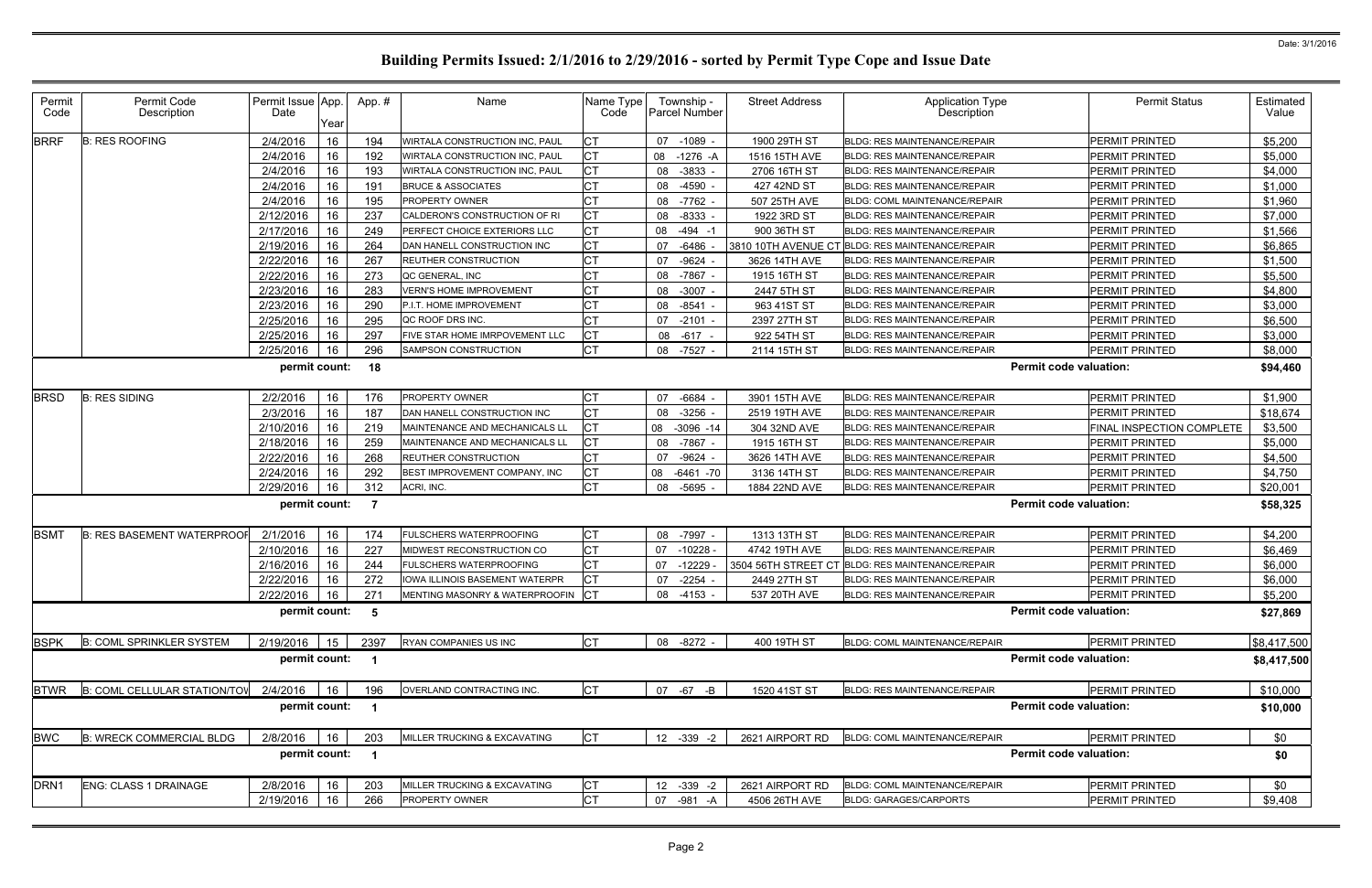| Permit<br>Code | Permit Code<br>Description | Permit Issue App.<br>Date | Year | App.#                   | Name                                                                                                     | Name Type<br>Code                                | Township -<br>Parcel Number | <b>Street Address</b> | Application Type<br>Description                    | <b>Permit Status</b>          | Estimated<br>Value |
|----------------|----------------------------|---------------------------|------|-------------------------|----------------------------------------------------------------------------------------------------------|--------------------------------------------------|-----------------------------|-----------------------|----------------------------------------------------|-------------------------------|--------------------|
|                |                            | permit count:             |      | $\overline{\mathbf{2}}$ |                                                                                                          |                                                  |                             |                       |                                                    | <b>Permit code valuation:</b> | \$9,408            |
| EC.            | E: COML ELECTRICAL         | 2/9/2016                  | 15   | 2768                    | THE HUNGRY HOBO<br>MAHIEU ELECTRIC CO INC                                                                | <b>CT</b><br><b>SC</b>                           | 08 -6935                    |                       | 35 AVENUE OF THE CITIBLDG: COML MAINTENANCE/REPAIR | FINAL INSPECTION COMPLETE     | \$106,811          |
|                |                            | 2/23/2016                 | 16   | 119                     | <b>ESTES CONSTRUCTION</b><br>TOTAL MAINTENANCE INC<br>TOTAL MAINTENANCE INC<br>TRI-CITY ELECTRIC COMPANY | <b>CT</b><br><b>SC</b><br><b>SC</b><br><b>SC</b> | 07 - 39 - 1                 | 2040 53RD ST          | <b>BLDG: COML REMODEL</b>                          | <b>PERMIT PRINTED</b>         | \$1,606,000        |
|                |                            | 2/29/2016                 | 16   | 308                     | TRI-CITY ELECTRIC COMPANY                                                                                | <b>CT</b>                                        | 08 -1517 -                  | 121 37TH ST           | ELEC: REPAIR                                       | PERMIT PRINTED                | \$0                |
|                |                            | permit count: 3           |      |                         |                                                                                                          |                                                  |                             |                       |                                                    | <b>Permit code valuation:</b> | \$1,712,811        |
| <b>ER</b>      | <b>E: RES ELECTRICAL</b>   | 2/1/2016                  | 16   | 167                     | AMERICAN ELECTRIC INC                                                                                    | <b>CT</b>                                        | 08 -6699 -47                | 516 29TH AVE          | ELEC: SERVICE                                      | <b>PERMIT PRINTED</b>         | \$0                |
|                |                            | 2/4/2016                  | 16   | 189                     | <b>H &amp; H ELECTRIC</b>                                                                                | <b>CT</b>                                        | -6684<br>07                 | 3901 15TH AVE         | <b>ELEC: REPAIR</b>                                | <b>PERMIT PRINTED</b>         | \$0                |
|                |                            | 2/8/2016                  | 16   | 202                     | AMERICAN ELECTRIC INC                                                                                    | <b>CT</b>                                        | 08<br>$-3908 -$             | 1820 14TH AVE         | <b>ELEC: REPAIR</b>                                | FINAL INSPECTION COMPLETE     | \$0                |
|                |                            | 2/11/2016                 | 15   | 2750                    | <b>RED BOX DESIGN INC</b><br><b>H &amp; H ELECTRIC</b>                                                   | <b>CT</b><br><b>SC</b>                           | 07 -10715 -                 | 5110 34TH AVE         | <b>BLDG: RES MAINTENANCE/REPAIR</b>                | PERMIT PRINTED                | \$6,500            |
|                |                            | 2/11/2016                 | 15   | 2120                    | <b>PROPERTY OWNER</b><br>JOHNSON ELECTRIC CO, K C<br><b>CRUZ PLUMBING</b>                                | <b>ICT</b><br><b>SC</b><br><b>SC</b>             | 08 -3613 -27                | 3117 2ND ST           | <b>BLDG: RES ADDITION</b>                          | <b>PERMIT PRINTED</b>         | \$70,000           |
|                |                            | 2/12/2016                 | 16   | 240                     | <b>G &amp; A ELECTRIC</b>                                                                                | lст                                              | $-2587$<br>08               | 512 18TH AVENUE A     | <b>ELEC: REPAIR</b>                                | <b>PERMIT PRINTED</b>         | \$0                |
|                |                            | 2/17/2016                 | 16   | 252                     | <b>COLE ELECTRIC</b>                                                                                     | <b>CT</b>                                        | $-8743 -$<br>07             | 1512 32ND ST          | ELEC: REPAIR                                       | FINAL INSPECTION COMPLETE     | \$0                |
|                |                            | 2/17/2016                 | 16   | 99                      | WERNER RESTORATION SVCS INC<br><b>SHAW ELECTRIC INC</b>                                                  | <b>CT</b><br><b>SC</b>                           | 08<br>-6083                 | 3226 15TH STREET C    | <b>BLDG: RES MAINTENANCE/REPAIR</b>                | <b>PERMIT PRINTED</b>         | \$31,000           |
|                |                            | 2/23/2016                 | 16   | 287                     | AMERICAN ELECTRIC INC                                                                                    | <b>CT</b>                                        | $-12645$<br>07              | 3622 75TH ST          | ELEC: SERVICE                                      | <b>PERMIT PRINTED</b>         | \$0                |
|                |                            | 2/23/2016                 | 16   | 288                     | PIKUZA ELECTRIC INC                                                                                      | <b>CT</b>                                        | 07<br>$-7546 -$             | 2345 19TH ST          | ELEC: SERVICE                                      | <b>PERMIT PRINTED</b>         | \$0                |
|                |                            | 2/24/2016                 | 16   | 293                     | TRI-CITY ELECTRIC COMPANY                                                                                | <b>CT</b>                                        | 08 -316 -                   | 1268 30TH AVE         | ELEC: SERVICE                                      | <b>PERMIT PRINTED</b>         | \$0                |
|                |                            | 2/24/2016                 | 16   | 294                     | KOEHLER ELECTRIC INC, J W                                                                                | <b>CT</b>                                        | $-7162$<br>08               | 1811 8TH ST           | ELEC: SERVICE                                      | <b>PERMIT PRINTED</b>         | \$0                |
|                |                            | 2/25/2016                 | 16   | 298                     | L & L ELECTRIC INC                                                                                       | <b>CT</b>                                        | 08 -5365 -                  | 1523 19TH AVE         | ELEC: SERVICE                                      | PERMIT PRINTED                | \$0                |
|                |                            | permit count: 13          |      |                         |                                                                                                          |                                                  |                             |                       |                                                    | <b>Permit code valuation:</b> | \$107,500          |
| EZC            | E: EZ/COML, ELECTRICAL     | 2/2/2016                  | 16   | 148                     | RYAN COMPANIES US INC<br>DAVENPORT ELECTRIC CONTRACT CO                                                  | <b>I</b> CT<br> SC                               | 08 -5822 -1                 | 1106 4TH AVE          | <b>BLDG: COML REMODEL</b>                          | FINAL INSPECTION COMPLETE     | \$24,000           |
|                |                            | 2/11/2016                 | 16   | 171                     | BEELER CONSTRUCTION, INC<br>TRI-CITY ELECTRIC COMPANY                                                    | <b>CT</b><br><b>SC</b>                           | 07 -347 -1                  | 4500 C 16TH ST        | BLDG: COML MAINTENANCE/REPAIR                      | <b>PERMIT PRINTED</b>         | \$382,500          |
|                |                            | permit count: 2           |      |                         |                                                                                                          |                                                  |                             |                       |                                                    | <b>Permit code valuation:</b> | \$406,500          |
| <b>MC</b>      | M: COML MECHANICAL         | 2/2/2016                  | 16   | 182                     | A1 MORRIS HEATING AND COOLING                                                                            | <b>CT</b>                                        | 08 -8792 -                  | 930 17TH ST           | HTG: ROOFTOP UNIT, REPLACE                         | PERMIT PRINTED                | \$0                |
|                |                            | 2/2/2016                  | 16   | 179                     | <b>CRAWFORD HEATING &amp; COOLING</b>                                                                    | <b>CT</b>                                        | 12 -1199 -                  | 2401 69TH AVE         | HTG: ROOFTOP UNIT, REPLACE                         | PERMIT PRINTED                | \$0                |
|                |                            | 2/8/2016                  | 16   | 201                     | A1 MORRIS HEATING AND COOLING                                                                            | <b>CT</b>                                        | 08 -8792 -                  | 930 17TH ST           | HTG: ROOFTOP UNIT, REPLACE                         | PERMIT PRINTED                | \$0                |
|                |                            | 2/17/2016                 | 16   | 248                     | FREED HEATING & AC                                                                                       | <b>CT</b>                                        | 08 -1275 -                  | 1502 15TH ST          | HTG: BOILER/FURNACE, REPLACE                       | PERMIT PRINTED                | \$0                |
|                |                            | 2/18/2016                 | 16   | 119                     | <b>ESTES CONSTRUCTION</b><br>TOTAL MAINTENANCE INC<br>TOTAL MAINTENANCE INC<br>TRI-CITY ELECTRIC COMPANY | <b>CT</b><br><b>SC</b><br><b>SC</b><br><b>SC</b> | $07 - 39 - 1$               | 2040 53RD ST          | <b>BLDG: COML REMODEL</b>                          | <b>PERMIT PRINTED</b>         | \$1,606,000        |
|                |                            | 2/22/2016                 | 16   | 274                     | <b>CLINT'S HEATING &amp; AIR LLC</b>                                                                     | <b>CT</b>                                        | 08<br>-5565 -               | 415 13TH ST           | <b>HTG: GAS PIPING</b>                             | PERMIT PRINTED                | \$0                |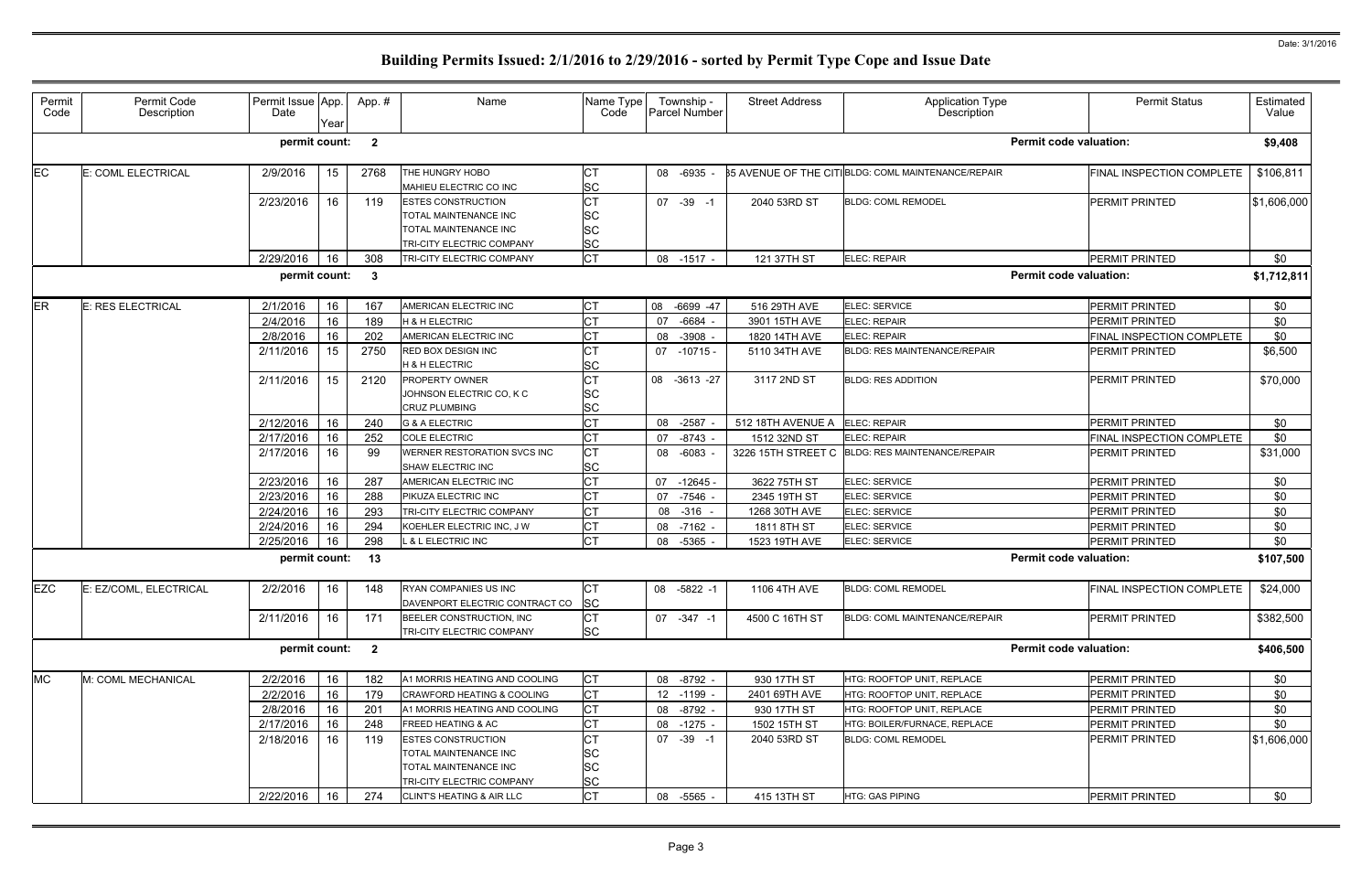| Permit<br>Code   | Permit Code<br>Description   | Permit Issue App.<br>Date | Year | App.# | Name                                  | Name Type<br>Code | Township -<br>Parcel Number | <b>Street Address</b> | Application Type<br>Description              | <b>Permit Status</b>      | Estimated<br>Value |
|------------------|------------------------------|---------------------------|------|-------|---------------------------------------|-------------------|-----------------------------|-----------------------|----------------------------------------------|---------------------------|--------------------|
|                  |                              | permit count:             |      | - 6   |                                       |                   |                             |                       | <b>Permit code valuation:</b>                |                           | \$1,606,000        |
| <b>MEZC</b>      | M: EZ/COML, MECHANICAL       | 2/2/2016                  | 16   | 181   | <b>CRAWFORD HEATING &amp; COOLING</b> | <b>CT</b>         | 08<br>$-9407 -$             | 2900 RIVER DR         | HTG: OTHER, INSTALL/REPLACE                  | <b>PERMIT PRINTED</b>     | \$0                |
|                  |                              | permit count:             |      |       |                                       |                   |                             |                       | <b>Permit code valuation:</b>                |                           | \$0                |
| <b>MR</b>        | M: RES MECHANICAL            | 2/2/2016                  | 16   | 178   | <b>SCHEBLER COMPANY</b>               | <b>CT</b>         | 07 -14921 -                 | 3224 40TH ST          | HTG: BOILER/FURNACE, REPLACE                 | <b>PERMIT PRINTED</b>     | \$0                |
|                  |                              | 2/2/2016                  | 16   | 180   | A1 MORRIS HEATING AND COOLING         | <b>CT</b>         | 07<br>$-359$                | 4515 34TH ST          | HTG: FURNACE/AC, REPLACE                     | <b>PERMIT PRINTED</b>     | \$0                |
|                  |                              | 2/5/2016                  | 16   | 197   | MAINTENANCE & MECHANICALS LLC         | <b>CT</b>         | $-6856$<br>08               | 2515 16TH ST          | <b>HTG: CHIMNEY, INSTALL</b>                 | PERMIT PRINTED            | \$0                |
|                  |                              | 2/8/2016                  | 16   | 208   | <b>CRAWFORD COMPANY</b>               | <b>CT</b>         | 07 -11145 -                 | 5021 50TH ST          | HTG: FURNACE/AC, REPLACE                     | <b>PERMIT PRINTED</b>     | \$0                |
|                  |                              | 2/8/2016                  | 16   | 206   | FREED HEATING & AC                    | <b>CT</b>         | $-11593$<br>07              | 3605 36TH ST          | HTG: FURNACE/AC, REPLACE                     | PERMIT PRINTED            | \$0                |
|                  |                              | 2/8/2016                  | 16   | 211   | KALE HEATING & AC                     | <b>CT</b>         | 07<br>-12773 -              |                       | 5202 37TH AVENUE CT HTG: FURNACE/AC, REPLACE | PERMIT PRINTED            | \$0                |
|                  |                              | 2/8/2016                  | 16   | 205   | <b>FREED HEATING &amp; AC</b>         | <b>CT</b>         | $-268$<br>08                | 1502 29TH AVE         | HTG: FURNACE/AC, REPLACE                     | PERMIT PRINTED            | \$0                |
|                  |                              | 2/8/2016                  | 16   | 210   | KALE HEATING & AC                     | <b>CT</b>         | 08 -7440 -                  | 2135 12TH ST          | HTG: OTHER, INSTALL/REPLACE                  | PERMIT PRINTED            | \$0                |
|                  |                              | 2/8/2016                  | 16   | 204   | <b>FREED HEATING &amp; AC</b>         | <b>CT</b>         | 08<br>$-8596 - 17$          | 1025 38TH ST          | HTG: FURNACE/AC, REPLACE                     | PERMIT PRINTED            | \$0                |
|                  |                              | 2/9/2016                  | 16   | 218   | FREED HEATING & AC                    | <b>CT</b>         | 08<br>-7691 -               | 1602 11TH ST          | HTG: BOILER/FURNACE, REPLACE                 | <b>PERMIT PRINTED</b>     | \$0                |
|                  |                              | 2/10/2016                 | 16   | 226   | KALE HEATING & AC                     | <b>CT</b>         | -4954<br>08                 | 1408 9TH ST           | HTG: BOILER/FURNACE, REPLACE                 | <b>PERMIT PRINTED</b>     | \$0                |
|                  |                              | 2/12/2016                 | 16   | 242   | KALE HEATING & AC                     | <b>CT</b>         | -7287<br>07                 | 4701 11TH AVENUE B    | <b>HTG: BOILER/FURNACE, REPLACE</b>          | <b>PERMIT PRINTED</b>     | \$0                |
|                  |                              | 2/17/2016                 | 16   | 246   | <b>GABRILSON HEATING &amp; AC</b>     | <b>CT</b>         | 08 -3311                    | 1922 23RD STREET A    | <b>HTG: FURNACE/AC. REPLACE</b>              | <b>PERMIT PRINTED</b>     | \$0                |
|                  |                              | 2/17/2016                 | 16   | 255   | TOTAL MAINTENANCE INC                 | <b>CT</b>         | 08<br>$-3978$               | 524 18TH AVE          | HTG: BOILER/FURNACE, REPLACE                 | PERMIT PRINTED            | \$0                |
|                  |                              | 2/17/2016                 | 16   | 251   | WATSON PLBG & MECHANICAL INC          | <b>CT</b>         | 08<br>-4159 -               | 545 21ST AVE          | HTG: FURNACE/AC, REPLACE                     | PERMIT PRINTED            | \$0                |
|                  |                              | 2/18/2016                 | 16   | 260   | MAINTENANCE & MECHANICALS LLC         | <b>CT</b>         | -7867<br>08                 | 1915 16TH ST          | HTG: BOILER/FURNACE, REPLACE                 | PERMIT PRINTED            | \$0                |
|                  |                              | 2/26/2016                 | 16   | 304   | TOTAL MAINTENANCE INC                 | <b>CT</b>         | 07<br>-11773 -              |                       | 4608 11TH AVENUE D HTG: FURNACE/AC, REPLACE  | PERMIT PRINTED            | \$0                |
|                  |                              | 2/26/2016                 | 16   | 303   | <b>CRAWFORD HEATING &amp; COOLING</b> | <b>CT</b>         | $-12238$<br>07              | 3216 30TH STREET CT   | HTG: FURNACE/AC, REPLACE                     | PERMIT PRINTED            | \$0                |
|                  |                              | 2/26/2016                 | 16   | 299   | HEATCO SERVICE COMPANY                | <b>CT</b>         |                             |                       | HTG: FURNACE/AC, NEW                         | <b>PERMIT PRINTED</b>     |                    |
|                  |                              |                           |      |       | <b>CRAWFORD HEATING &amp; COOLING</b> | <b>CT</b>         | 08<br>-3833<br>08           | 2706 16TH ST          | HTG: AIR CONDITIONING, REPLACE               | PERMIT PRINTED            | \$0                |
|                  |                              | 2/26/2016                 | 16   | 305   |                                       |                   | -6614 -2                    | 1173 34TH ST          |                                              |                           | \$0                |
|                  |                              | permit count:             |      | - 20  |                                       |                   |                             |                       | <b>Permit code valuation:</b>                |                           | \$0                |
| <b>PC</b>        | P: COML PLUMBING             | 2/18/2016                 | 16   | 119   | <b>ESTES CONSTRUCTION</b>             | <b>CT</b>         | 07 - 39 - 1                 | 2040 53RD ST          | <b>BLDG: COML REMODEL</b>                    | <b>PERMIT PRINTED</b>     | \$1,606,000        |
|                  |                              |                           |      |       | TOTAL MAINTENANCE INC                 | SC                |                             |                       |                                              |                           |                    |
|                  |                              |                           |      |       | TOTAL MAINTENANCE INC                 | <b>SC</b>         |                             |                       |                                              |                           |                    |
|                  |                              |                           |      |       | TRI-CITY ELECTRIC COMPANY             | SC.               |                             |                       |                                              |                           |                    |
|                  |                              | permit count: 1           |      |       |                                       |                   |                             |                       | <b>Permit code valuation:</b>                |                           | \$1,606,000        |
| PCR <sub>6</sub> | P: RES GAS MTR RECONCT (6 MC | 2/1/2016                  | 16   | 172   | VAUGHN PLUMBING                       | <b>CT</b>         | 08 -8067 -                  | 1136 13TH AVE         | PLBG: GAS MTR RECONNECT AFTER 6 MONTHS       | PERMIT PRINTED            | \$0                |
|                  |                              | 2/9/2016                  | 16   | 215   | <b>B &amp; W TIN SHOP</b>             | <b>CT</b>         | 08<br>-1647 -               | 520 37TH ST           | HTG: GAS MTR RECONNECT AFTER 6 MONTHS        | FINAL INSPECTION COMPLETE | \$0                |
|                  |                              | 2/9/2016                  | 16   | 217   | O'DELLS HEATING AND AC                | <b>CT</b>         | 08 -4108 -                  | 846 15TH STREET B     | HTG: GAS MTR RECONNECT AFTER 6 MONTHS        | FINAL INSPECTION COMPLETE | \$0                |
|                  |                              | 2/11/2016                 | 16   | 233   | BRADY COMPANY, J L                    | <b>CT</b>         | 07<br>-697                  | 5201 11TH AVENUE A    | PLBG: GAS MTR RECONNECT AFTER 6 MONTHS       | FINAL INSPECTION COMPLETE | \$0                |
|                  |                              | 2/11/2016                 | 16   | 230   | MAINTENANCE & MECHANICALS LLC         | <b>CT</b>         | 08<br>$-3096 - 14$          | 304 32ND AVE          | HTG: GAS MTR RECONNECT AFTER 6 MONTHS        | PERMIT PRINTED            | \$0                |
|                  |                              | 2/11/2016                 | 16   | 231   | MAINTENANCE & MECHANICALS LLC         | <b>CT</b>         | 08 -7867 -                  | 1915 16TH ST          | HTG: GAS MTR RECONNECT AFTER 6 MONTHS        | <b>PERMIT PRINTED</b>     | \$0                |
|                  |                              | 2/22/2016                 | 16   | 280   | WATSON PLUMBING AND MECHANICAL        | <b>CT</b>         | 08 -4159 -                  | 545 21ST AVE          | HTG: GAS MTR RECONNECT AFTER 6 MONTHS        | <b>PERMIT PRINTED</b>     | \$0                |
|                  |                              | 2/26/2016                 | 16   | 301   | HEATCO SERVICE COMPANY                | <b>CT</b>         | 08 -2587 -                  | 512 18TH AVENUE A     | HTG: GAS MTR RECONNECT AFTER 6 MONTHS        | PERMIT PRINTED            | \$0                |
|                  |                              | 2/26/2016                 | 16   | 300   | HEATCO SERVICE COMPANY                | <b>CT</b>         | 08 -834                     | 301 5TH AVE           | HTG: GAS MTR RECONNECT AFTER 6 MONTHS        | PERMIT PRINTED            | \$0                |
|                  |                              |                           |      |       |                                       |                   |                             |                       |                                              |                           |                    |
|                  |                              | permit count:             |      | - 9   |                                       |                   |                             |                       | <b>Permit code valuation:</b>                |                           | \$0                |
| <b>PCWH</b>      | P: COML WATER HEATER         | 2/9/2016                  | 16   | 212   | BRADY COMPANY, J L                    | <b>CT</b>         | 07 -65 -2                   | 1531 44TH ST          | <b>PLBG: WATER HEATER</b>                    | PERMIT PRINTED            | \$0                |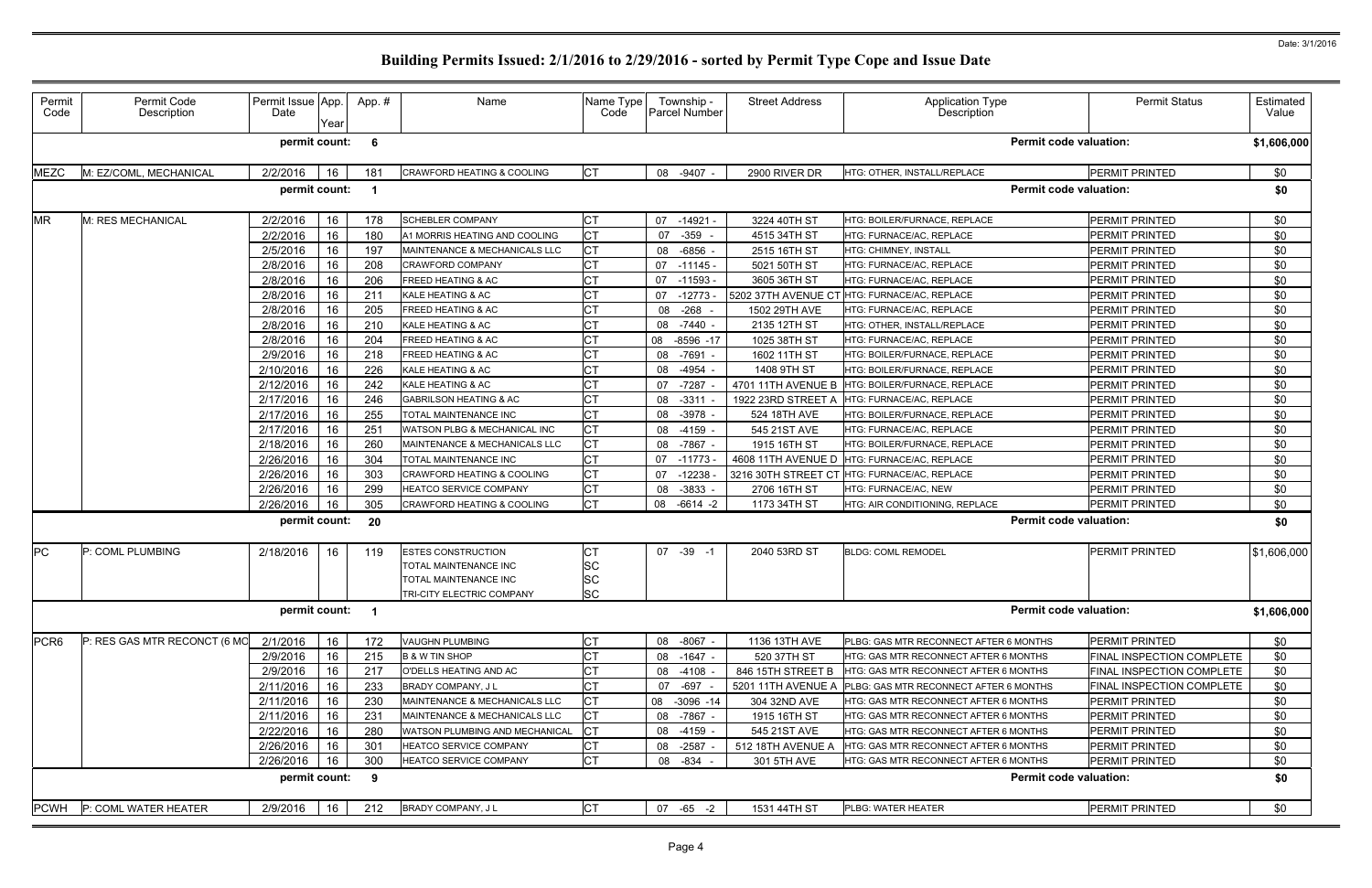| Permit<br>Code                                                            | Permit Code<br>Description | Permit Issue App.<br>Date | Year | App.#                   | Name                                                                                                 | Name Type<br>Code                   | Township -<br><b>Parcel Number</b> | <b>Street Address</b>                  | Application Type<br>Description             | <b>Permit Status</b>             | Estimated<br>Value |  |
|---------------------------------------------------------------------------|----------------------------|---------------------------|------|-------------------------|------------------------------------------------------------------------------------------------------|-------------------------------------|------------------------------------|----------------------------------------|---------------------------------------------|----------------------------------|--------------------|--|
| <b>PCWH</b>                                                               | P: COML WATER HEATER       | 2/12/2016                 | 16   | 243                     | <b>EWERT PLUMBING</b>                                                                                | <b>I</b> CT                         | -14917 -<br>07                     | 3935 41ST AVENUE DR PLBG: WATER HEATER |                                             | <b>PERMIT PRINTED</b>            | \$0                |  |
| permit count:<br><b>Permit code valuation:</b><br>$\overline{\mathbf{2}}$ |                            |                           |      |                         |                                                                                                      |                                     |                                    |                                        |                                             |                                  |                    |  |
| <b>PCWS</b>                                                               | P: CITY WATER/SEWER        | 2/10/2016                 | 16   | 225                     | <b>BLONDELL PLUMBING SERVICES</b>                                                                    | <b>CT</b>                           | $-223 - 7$<br>07                   | 3440 38TH AVE                          | PLBG: WATER/SEWER MAIN                      | <b>PERMIT PRINTED</b>            | \$0                |  |
|                                                                           |                            | 2/10/2016                 | 16   | 224                     | <b>BLONDELL PLUMBING SERVICES</b>                                                                    | <b>CT</b>                           | $-223 - 7$<br>07                   | 3450 38TH AVE                          | PLBG: WATER/SEWER MAIN                      | PERMIT PRINTED                   | \$0                |  |
|                                                                           |                            | 2/22/2016                 | 16   | 277                     | <b>BLONDELL PLUMBING SERVICES</b>                                                                    | <b>CT</b>                           | 08 -6152 -                         | 1433 26TH AVE                          | PLBG: SEWER REPAIR                          | <b>PERMIT PRINTED</b>            | \$0                |  |
|                                                                           |                            | 2/22/2016                 | 16   | 276                     | <b>BLONDELL PLUMBING SERVICES</b>                                                                    | <b>CT</b>                           | 08<br>$-7296 -$                    | 5429 4TH AVE                           | PLBG: SEWER REPAIR                          | PERMIT PRINTED                   | \$0                |  |
| <b>Permit code valuation:</b><br>permit count:<br>-4                      |                            |                           |      |                         |                                                                                                      |                                     |                                    |                                        |                                             |                                  |                    |  |
| PDC                                                                       | P: COML DISCONNECT SWR/WTR | 2/5/2016                  | 16   | 199                     | BLONDELL PLUMBING SERVICE INC                                                                        | <b>CT</b>                           | 12 -339 -2                         | 2621 AIRPORT RD                        | PLBG: DISCONNECT WATER & SEWER SERVICE      | <b>PERMIT PRINTED</b>            | \$0                |  |
|                                                                           |                            | permit count:             |      |                         |                                                                                                      |                                     |                                    |                                        | <b>Permit code valuation:</b>               |                                  | \$0                |  |
| <b>PEZC</b>                                                               | P: EZ/COML, PLUMBING       | 2/2/2016                  | 16   | 183                     | TOTAL MAINTENANCE INC                                                                                | <b>CT</b>                           | 07<br>$-347 - 8$                   | 4510 16TH ST                           | PLBG: WATER SERVICE REPAIR                  | <b>PERMIT PRINTED</b>            | \$0                |  |
|                                                                           |                            | 2/4/2016                  | 16   | 188                     | <b>TOUM PLUMBING</b>                                                                                 | <b>CT</b>                           | 08<br>$-5506$                      | 1515 5TH AVE                           | PLBG: INSTALLATION, COMMERCIAL              | PERMIT PRINTED                   | \$0                |  |
|                                                                           |                            | permit count:             |      | $\overline{\mathbf{2}}$ |                                                                                                      |                                     |                                    |                                        | <b>Permit code valuation:</b>               |                                  | \$0                |  |
| <b>PR</b>                                                                 | P: RES PLUMBING            | 2/1/2016                  | 16   | 168                     | A+ PLUMBING                                                                                          | <b>CT</b>                           | $-1652 -1$<br>08                   | 1608 8TH AVE                           | PLBG: INSTALLATION, RESIDENTIAL             | <b>PERMIT PRINTED</b>            | \$0                |  |
|                                                                           |                            | 2/1/2016                  | 16   | 173                     | <b>CRAWFORD COMPANY</b>                                                                              | <b>CT</b>                           | 08<br>$-6083$                      | 3226 15TH STREET C                     | PLBG: INSTALLATION, RESIDENTIAL             | PERMIT PRINTED                   | \$0                |  |
|                                                                           |                            | 2/5/2016                  | 16   | 198                     | PETERSEN PLUMBING AND HEATING                                                                        | <b>CT</b>                           | 07<br>-9843                        | 3803 16TH ST                           | PLBG: INSTALLATION, RESIDENTIAL             | PERMIT PRINTED                   | \$0                |  |
|                                                                           |                            | 2/8/2016                  | 16   | 207                     | <b>CRAWFORD HEATING &amp; COOLING</b>                                                                | <b>ICT</b>                          | 07<br>-9955                        | 3602 44TH ST                           | PLBG: INSTALLATION, RESIDENTIAL             | PERMIT PRINTED                   | \$0                |  |
|                                                                           |                            | 2/8/2016                  | 16   | 200                     | <b>CJ NOW</b>                                                                                        | <b>CT</b>                           | 08<br>-5346                        | 838 17TH ST                            | <b>PLBG: WATER SERVICE REPAIR</b>           | <b>PERMIT PRINTED</b>            | \$6,000            |  |
|                                                                           |                            | 2/8/2016                  | 16   | 209                     | <b>CRAWFORD COMPANY</b>                                                                              | <b>CT</b>                           | 08<br>$-9005$                      | 109 24TH AVENUE CT                     | PLBG: INSTALLATION, RESIDENTIAL             | PERMIT PRINTED                   | \$0                |  |
|                                                                           |                            | 2/11/2016                 | 15   | 2587                    | HAZELWOOD HOMES INC<br>VANOPDORP ELECTRIC INC.<br><b>BAGBY PLUMBING SERVICE</b>                      | <b>CT</b><br><b>SC</b><br><b>SC</b> | 07 -146 -4                         | 3413 8TH ST                            | BLDG:RES/NEW, SINGLE FAMILY DETACHED        | <b>PERMIT PRINTED</b>            | \$222,000          |  |
|                                                                           |                            | 2/17/2016                 | 16   | 247                     | <b>RIVER BEND PLUMBING SERVICES L</b>                                                                | <b>CT</b>                           | 07<br>-10715 -                     | 5110 34TH AVE                          | PLBG: INSTALLATION, RESIDENTIAL             | <b>PERMIT PRINTED</b>            | \$0                |  |
|                                                                           |                            | 2/17/2016                 | 15   | 859                     | <b>HABITAT FOR HUMANITY-QC</b><br>KOEHLER ELECTRIC INC, J W<br><b>RIVER BEND PLUMBING SERVICES L</b> | <b>CT</b><br><b>SC</b><br><b>SC</b> | 08 -2493 -                         | 335 4TH AVE                            | <b>BLDG:RES/NEW, SINGLE FAMILY DETACHED</b> | <b>PERMIT PRINTED</b>            | \$82,000           |  |
|                                                                           |                            | 2/17/2016                 | 16   | 253                     | RIVER BEND PLUMBING SERVICES L                                                                       | <b>CT</b>                           | 08 -3369 -                         | 2613 15TH AVE                          | PLBG: SEWER REPAIR                          | <b>FINAL INSPECTION COMPLETE</b> | \$0                |  |
|                                                                           |                            | 2/17/2016                 | 15   | 2120                    | PROPERTY OWNER<br>JOHNSON ELECTRIC CO, K C<br><b>CRUZ PLUMBING</b>                                   | IСТ<br><b>SC</b><br><b>SC</b>       | 08 -3613 -27                       | 3117 2ND ST                            | <b>BLDG: RES ADDITION</b>                   | <b>PERMIT PRINTED</b>            | \$70,000           |  |
|                                                                           |                            | 2/17/2016                 | 16   | 250                     | <b>CRAWFORD COMPANY</b>                                                                              | <b>CT</b>                           | 08 -7478 -                         | 1319 25TH AVE                          | PLBG: SEWER REPAIR                          | <b>PERMIT PRINTED</b>            | \$0                |  |
|                                                                           |                            | 2/18/2016                 | 16   | 261                     | <b>CJ NOW</b>                                                                                        | <b>CT</b>                           | 08 -7296 -                         | 5429 4TH AVE                           | PLBG: SEWER SERVICE REPLACEMENT             | PERMIT PRINTED                   | \$0                |  |
|                                                                           |                            | 2/26/2016                 | 16   | 302                     | <b>BLAZE RESTORATION INC</b>                                                                         | <b>CT</b>                           | $07 - 14305$                       | 3410 79TH ST                           | PLBG: INSTALLATION, RESIDENTIAL             | <b>PERMIT PRINTED</b>            | \$0                |  |
|                                                                           |                            | 2/26/2016                 | 16   | 306                     | LEE'S PLUMBING                                                                                       | <b>CT</b>                           | 08<br>-7867 -                      | 1915 16TH ST                           | PLBG: INSTALLATION, RESIDENTIAL             | <b>PERMIT PRINTED</b>            | \$0                |  |
|                                                                           |                            | permit count: 15          |      |                         |                                                                                                      |                                     |                                    |                                        | <b>Permit code valuation:</b>               |                                  | \$380,000          |  |
| <b>PRWH</b>                                                               | P: RES WATER HEATER        | 2/9/2016                  | 16   | 214                     | LEE'S PLUMBING                                                                                       | <b>CT</b>                           | 08 -6699 -47                       | 516 29TH AVE                           | <b>PLBG: WATER HEATER</b>                   | <b>PERMIT PRINTED</b>            | \$0                |  |
|                                                                           |                            | 2/10/2016                 | 16   | 223                     | <b>BLONDELL PLUMBING SERVICES</b>                                                                    | <b>CT</b>                           | $-14014 -$<br>07                   | 100 36TH AVENUE B CTPLBG: WATER HEATER |                                             | <b>PERMIT PRINTED</b>            | \$0                |  |
|                                                                           |                            | 2/11/2016                 | 16   | 232                     | PETERSEN PLUMBING & HEATING CO                                                                       | <b>CT</b>                           | -5528 -<br>08                      | 419 15TH ST                            | PLBG: WATER HEATER                          | <b>PERMIT PRINTED</b>            | \$0                |  |
|                                                                           |                            | 2/17/2016                 | 16   | 254                     | TOTAL MAINTENANCE INC                                                                                | <b>CT</b>                           | 08 -3978 -                         | 524 18TH AVE                           | PLBG: WATER HEATER                          | PERMIT PRINTED                   | \$0                |  |
|                                                                           |                            | 2/18/2016                 | 16   | 263                     | TOTAL MAINTENANCE INC                                                                                | <b>CT</b>                           | 07 -13374 -                        | 2916 45TH ST                           | PLBG: WATER HEATER                          | <b>PERMIT PRINTED</b>            | \$0                |  |
|                                                                           |                            | 2/18/2016                 | 16   | 262                     | TOTAL MAINTENANCE INC                                                                                | <b>CT</b>                           | 07 -1826 -                         | 1636 32ND ST                           | PLBG: WATER HEATER                          | PERMIT PRINTED                   | \$0                |  |